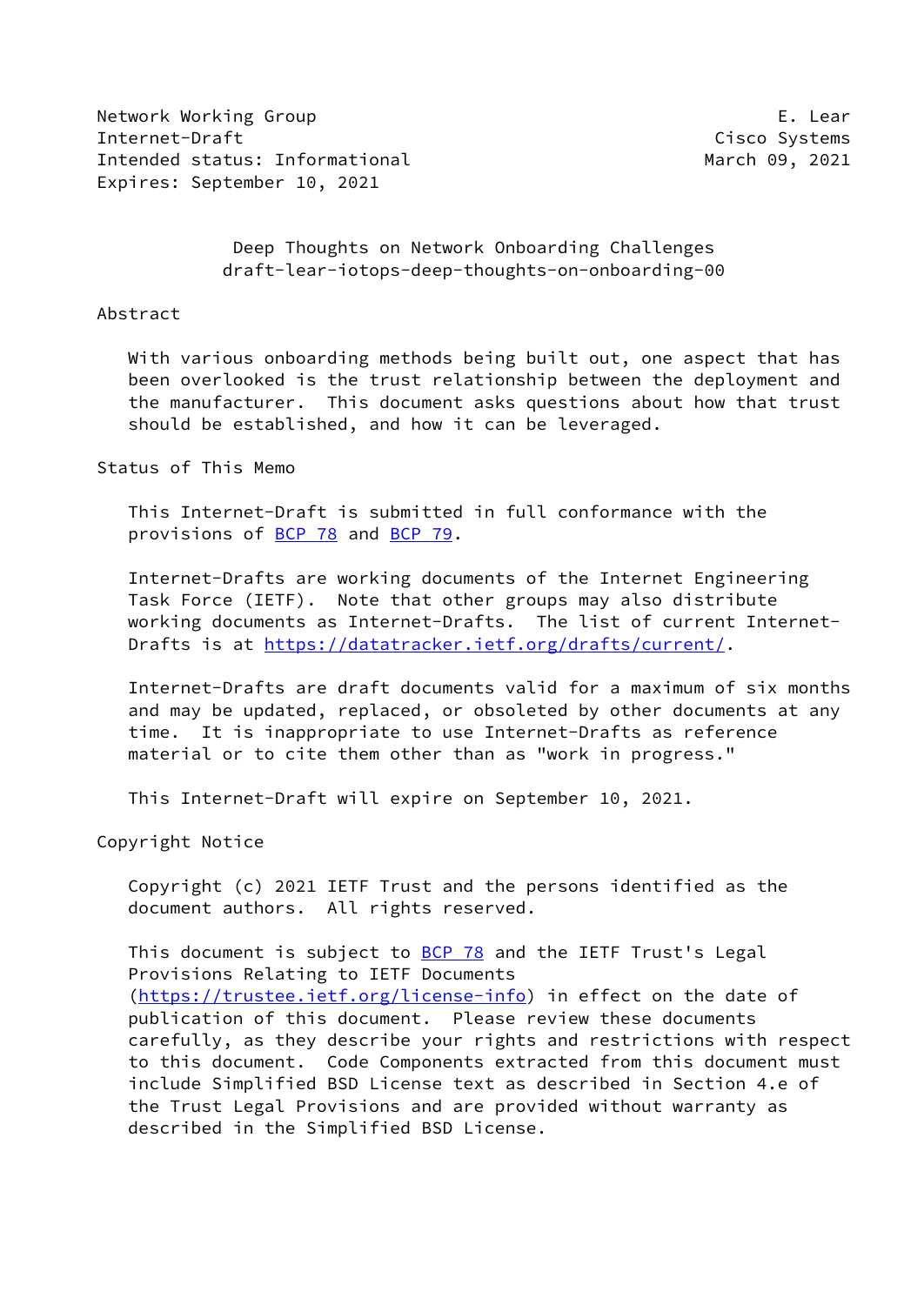<span id="page-1-1"></span>

| Internet-Draft | Network Onboarding Challenges | March 2021 |  |
|----------------|-------------------------------|------------|--|
|                |                               |            |  |

## Table of Contents

| 1. Introduction $\ldots \ldots \ldots \ldots \ldots \ldots \ldots \ldots \ldots$ |  |  |  |  |
|----------------------------------------------------------------------------------|--|--|--|--|
| 1.1. Device Provisioning Protocol 2                                              |  |  |  |  |
| 1.2. Bootstrapping Remote Key Infratructure (BRSKI) 3                            |  |  |  |  |
|                                                                                  |  |  |  |  |
|                                                                                  |  |  |  |  |
|                                                                                  |  |  |  |  |
| 4. Beware too much mechanism 6                                                   |  |  |  |  |
| $\underline{5}$ . This is really only about network onboarding 6                 |  |  |  |  |
|                                                                                  |  |  |  |  |
| Appendix A. Changes from Earlier Versions $\cdots$ 6                             |  |  |  |  |
|                                                                                  |  |  |  |  |

## <span id="page-1-0"></span>[1](#page-1-0). Introduction

 A number of network onboarding technologies are currently beginning to mature in the market place. The questions they all seek to answer are these:

- o How does the device know that it should join a particular network?
- o How does the network know that it should trust a particular device?

 Let's examine two protocols to understand how these questions are answered and what questions may also be interesting to ask. We will begin with looking at the Wifi Alliance's Device Provisioning Protocol, and then take a gander at Bootstrapping Remote Secure Key Infrastructure (BRSKI) [[I-D.ietf-anima-bootstrapping-keyinfra\]](#page-6-4), with a quick review of the operation model of each. We focus our attention to zero touch provisioning.

 Zero touch provisioning in this context means that the device receives network credentials that it will use to bidirectionally authenticate with an appropriate network without any human direction or validation at the time that the device is first powered at the deployment.

<span id="page-1-2"></span>[1.1](#page-1-2). Device Provisioning Protocol

 As is described in its specification, Device Provisioning Protocol or DPP makes use of a public/private key pair. The private key is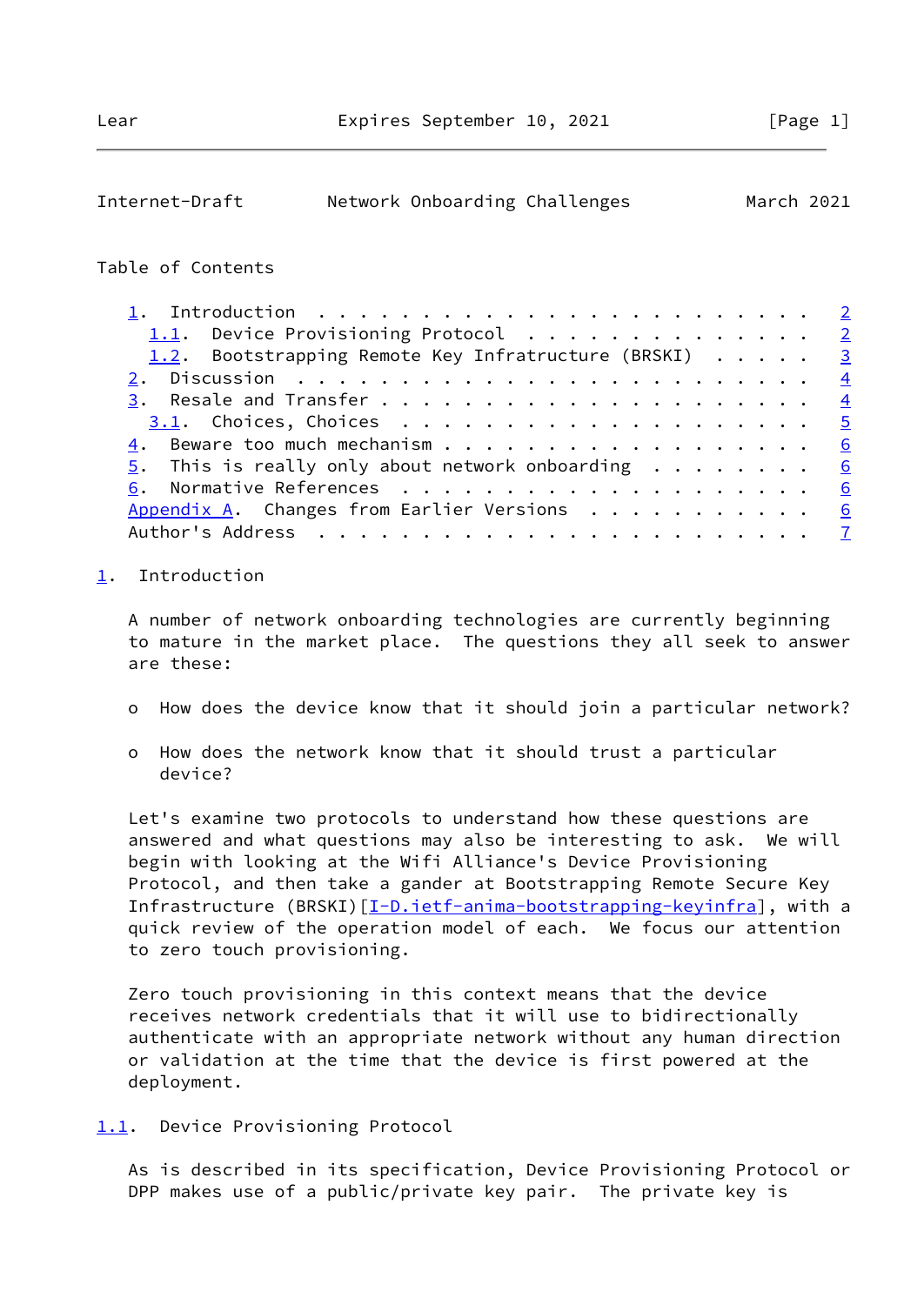stored in the device, and the public key is provided to the user out of band.

 In the current specification, either side may initiate communciation, but for battery saving reasons, it is generally preferred that the

| Lear | Expires September 10, 2021 |  | [Page 2] |  |
|------|----------------------------|--|----------|--|
|      |                            |  |          |  |

<span id="page-2-1"></span>Internet-Draft Network Onboarding Challenges March 2021

 endpoint initiate, and thus be in a position to disable its transceiver at other times.

 Several validations then take place. The network is able to prove to the endpoint that it has the correct public key, and the device is able to prove to the network that it has the correct private key. Thus, mutual authentication has taken place. The next exchange allows for appropriate credentials to be provisioned in the device, such as a trust anchor or an SAE password.

 As previously mentioned, the public key is provided to the user out of band. In this sense, the public key is effectively a password, in that anyone who holds it may onboard the device. If the user would ned to scan the public key from a QR code or via OCR, we would not call such a step "hands free". If the user needs to agree to onboarding a device at the time it is enabled, then here again we would not call this "hands free".

 This leaves one additional possibility: communication of the public key via electronic means for the device having been deployed. The DPP standard doesn't discuss this method. This may provide a means for zero-touch deployment. In this context, we might consider the device that receives and stores public keys a form of a registrar.

 While Internet connectivity is not required for DPP to function on its own, transmission of an public key would require some connectivity at some point.

 The assumed endstate in all of this is that the device will be able to authenticate to the network without the Internet being available. While this may not be important in some cases, such as with devices whose applications require Internet availability to function, it would will be critical for other cases, such as disconnected environments with critical control functions.

<span id="page-2-0"></span>[1.2](#page-2-0). Bootstrapping Remote Key Infratructure (BRSKI)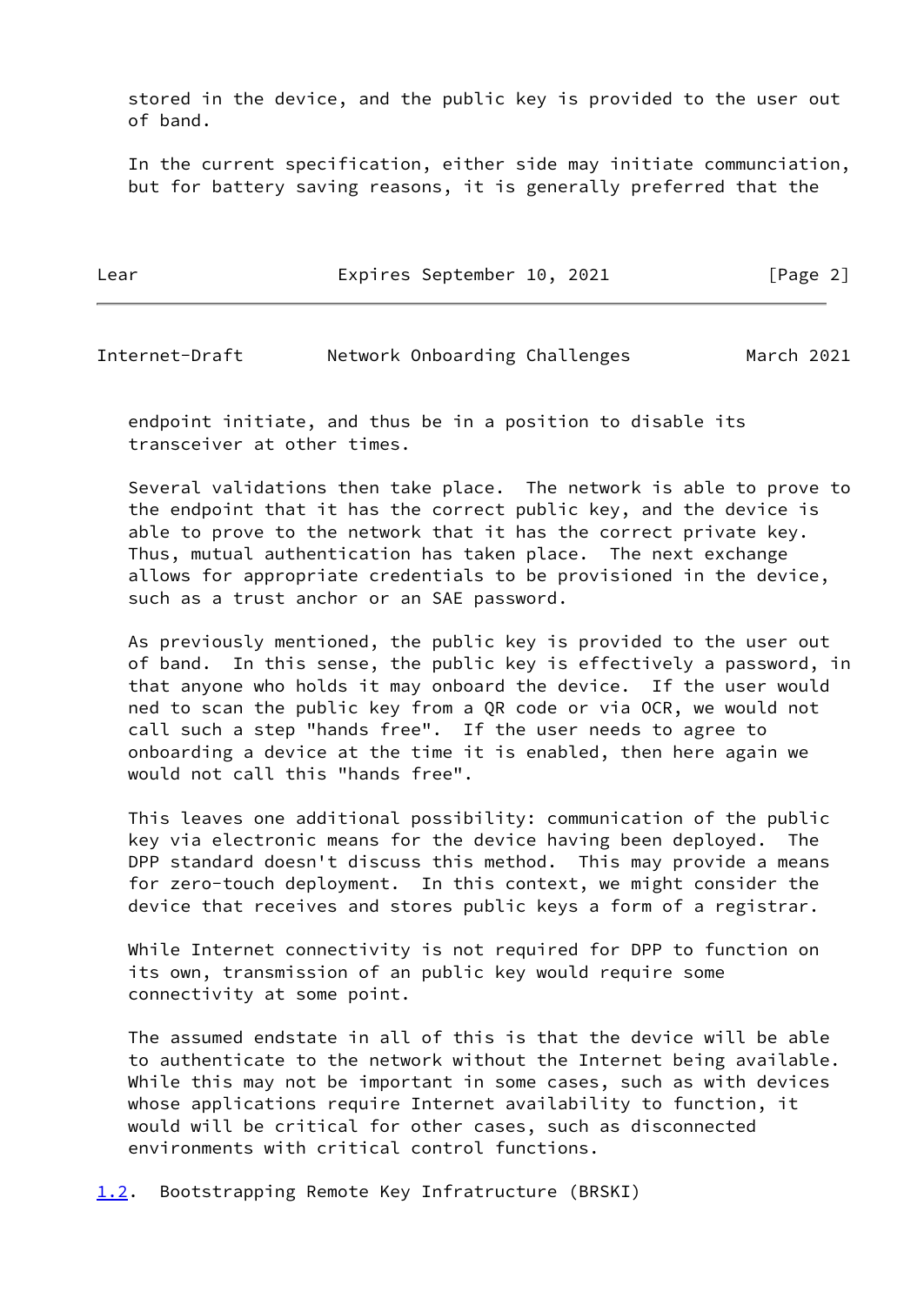BRSKI's flow is somewhat different. In this case, the endpoint sends a voucher request to a registrar in the local deployment, who adorns the request with is public key information. This request is then forwarded to the device's manufacturer, who can take whatever choices it will to determine whether the device belongs in a particular local deployment. Those choices include:

 o Nothing. It can just sign the voucher request, logging the request.

| Lear |  | Expires September 10, 2021 |  |  | [Page 3] |  |
|------|--|----------------------------|--|--|----------|--|
|------|--|----------------------------|--|--|----------|--|

<span id="page-3-1"></span>Internet-Draft Network Onboarding Challenges March 2021

 o Validation that a particular device belongs in a particular deployment.

 The first step is problematic for wireless deployments because a device would simply join the first network it heard, if it could authenticate, and there is no reason to believe that the first network would be the correct network.

 The second step is not standardized. It is possible that an out-of band introduction is taking place on the first transaction, but that would not be a zero-touch flow.

 At some point, the deployment must also assign establish that the device belongs on its network. This too is not specified by the standard.

<span id="page-3-0"></span>[2](#page-3-0). Discussion

 In the case of both BRSKI and DPP, once the device is onboarded by the network, no Internet connectivity is required. This is important, as a matter of resiliency.

 BRSKI and DPP barely differ the gaps they have to get to zero-touch provisioning. In BRSKI's case, it's about establishing trust between the registrar and the manufacturer, a one time affair, and then then later the registrar having some reason to believe that particular device belongs within a deployment. In the case of DPP, once one decides that keys are going to be delivered in advance, whatever service receives them has to have been introduced to the service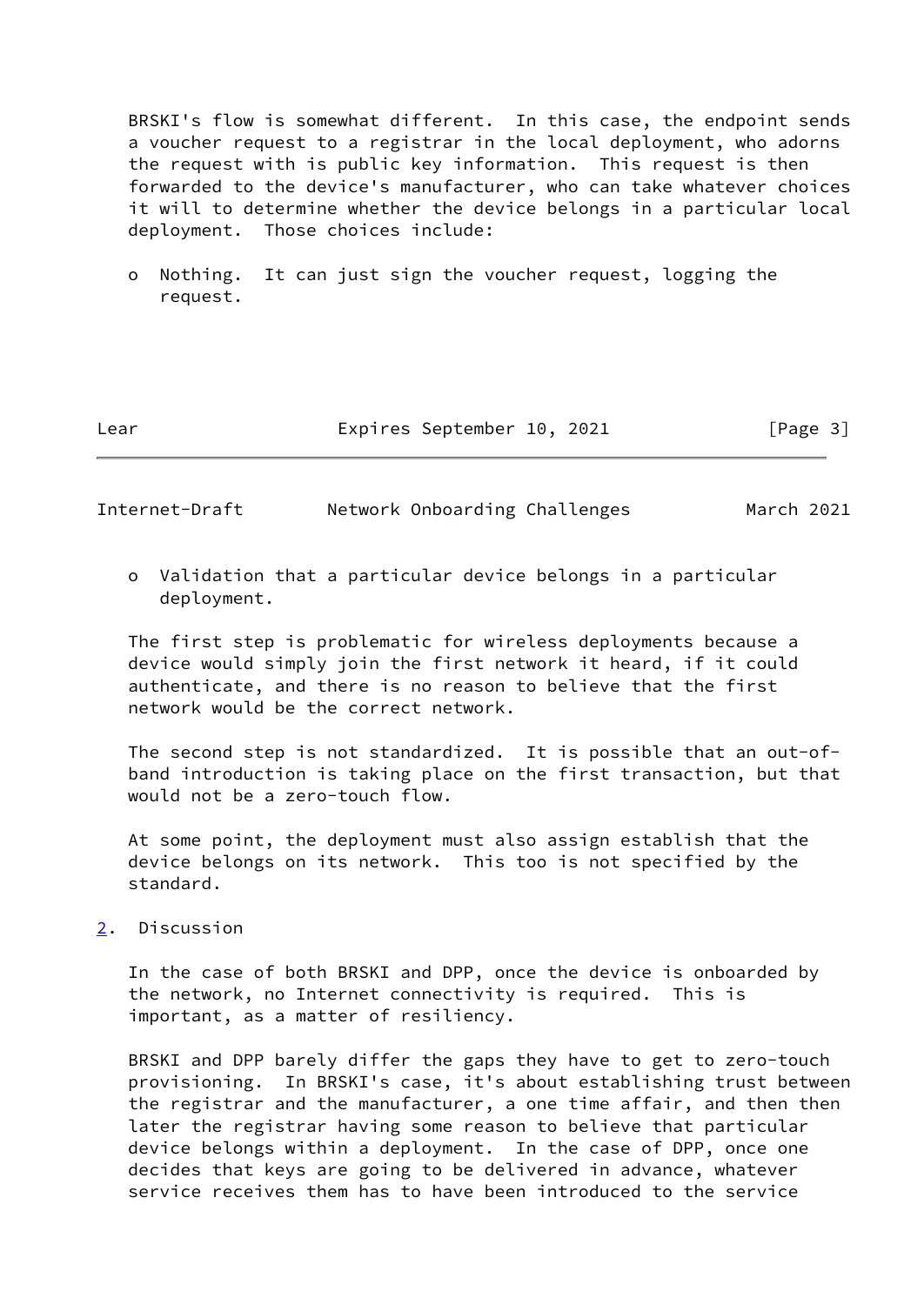sending them.

 One could perhaps envision a system in which credentials are transmitted at time of sale to a registrar. In the case of BRSKI, this would involve careful configuration of voucher requests, in which the voucher is "nonceless", but yet bound to a particular deployment.

This leads us to another concern.

<span id="page-4-0"></span>[3](#page-4-0). Resale and Transfer

We should assume that device ownership and use will change over time. This presents some additional problems. We assume, for purposes of this discussion that both DPP and BRSKI have some form of a registrar function. We also assume that zero-touch may or may not require a device reset (a'la pin in the hole, type).

There are several ways to think about this problem:

| Lear | Expires September 10, 2021 | [Page 4] |
|------|----------------------------|----------|

<span id="page-4-1"></span>Internet-Draft Network Onboarding Challenges March 2021

- o seller transmits something to the buyer registrar as part of a transaction.
- o seller provides buyer an artifact as part of a sale.
- o original manufacturer records the sale.
- o original manufacturer simply notes the transfer.

 Let's dispense with the last option. It suffers all the same wireless problems as the original case. Therefore, it is not further considered in this discussion.

 If the seller transmits something to the buyer registrar as part of a transaction, this means that the seller must have identified the buyer registrar. That in itself may be a trick. If the seller provides the buyer with an artifact, the buyer must do something with it. Both of these methods suffer a particular problem: if the original owner went out of business, there is no chance for any transfer to take place.

If the original manufacturer records the sale, this means that the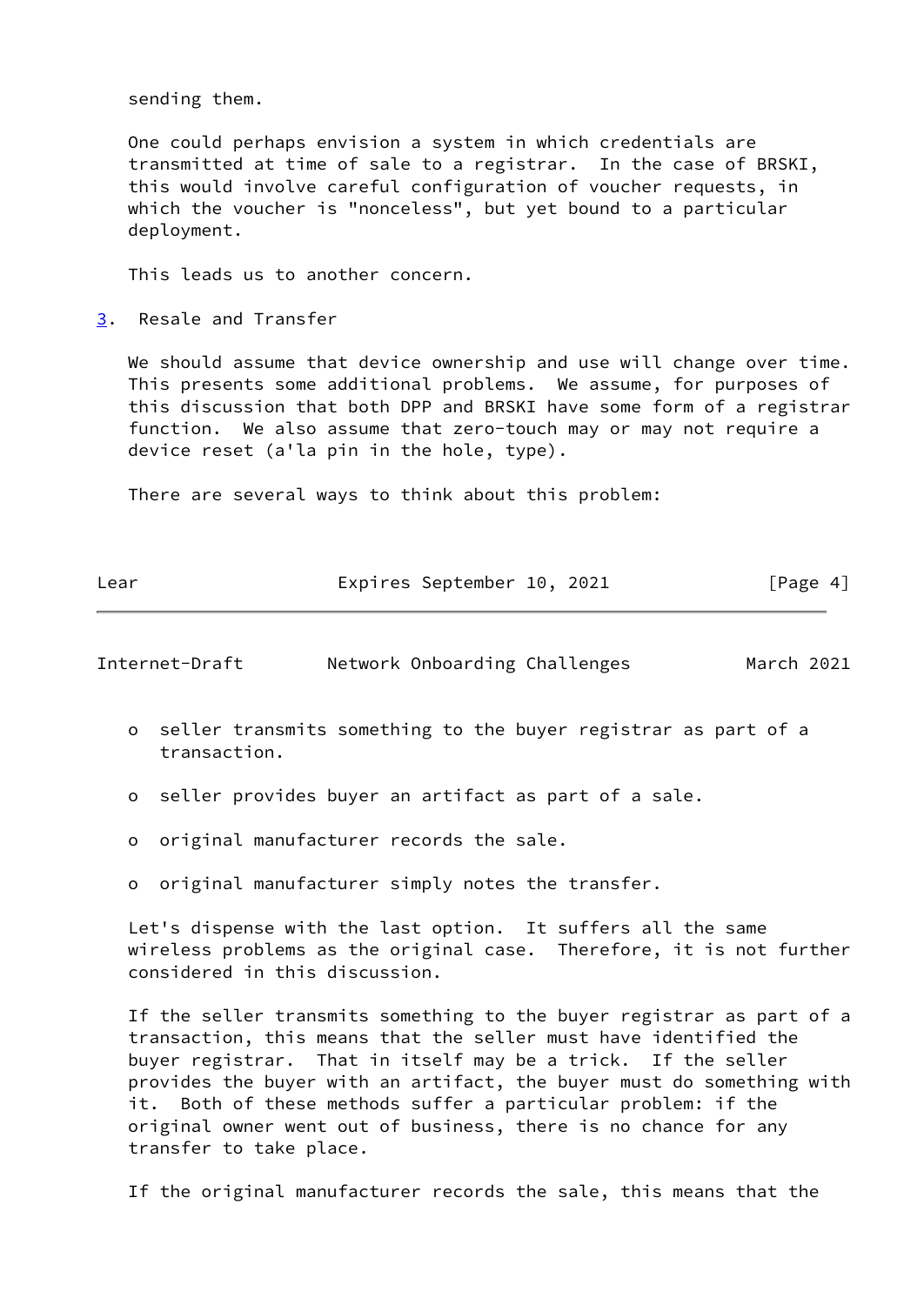new owner would have to either know to query the manufacturer, or that the manufacturer would have enough information to send an appropriate credential to the new owner. This \_also\_ means that the manufacturer is still in business.

<span id="page-5-0"></span>[3.1](#page-5-0). Choices, Choices

 The above models are not necessarily mutually exclusive. That is, it might be possible to rely on automated means when they exist, and otherwise rely on less automated means when they do not exist. This is somewhat problematic for BRSKI, in that somehow or another a voucher needs to be generated.

 Alternatively we might ponder an additional actor whose role it is to safeguard transfer credentials in the form of an escrow agent. The existence of such an actor introduces a number of questions:

- o How would the buyer know to use a particular escrow agent?
- o Is there an incentive model that would bring such an agent into creation? After all, someone has to pay for such a service.
- o How is transaction privacy maintained (or is \_that\_ how the service gets paid for)?

| Lear |  | Expires September 10, 2021 |  |  |  | [Page 5] |  |
|------|--|----------------------------|--|--|--|----------|--|
|------|--|----------------------------|--|--|--|----------|--|

<span id="page-5-2"></span>Internet-Draft Network Onboarding Challenges March 2021

 Another model, and the author writes this with great trepidation, is the use of Merkle trees to record a transaction. This has the benefit of being able to establish previous ownership, but has the risks that the previous owner is no longer in existence to provide an assertion that the device has transfered. On the third hand, perhaps a claim by a known party is enough. Such transactions have privacy implications as well, and there has to be an incentive model to maintain a distributed ledger.

<span id="page-5-1"></span>[4](#page-5-1). Beware too much mechanism

 As this area of work advances, there will be the temptation to add a vast amount of mechanism. The previous supposition of the use of Merkel trees is a great example of just that. From an IoT device standpoint, it's all but interolerable. We are, after all, talking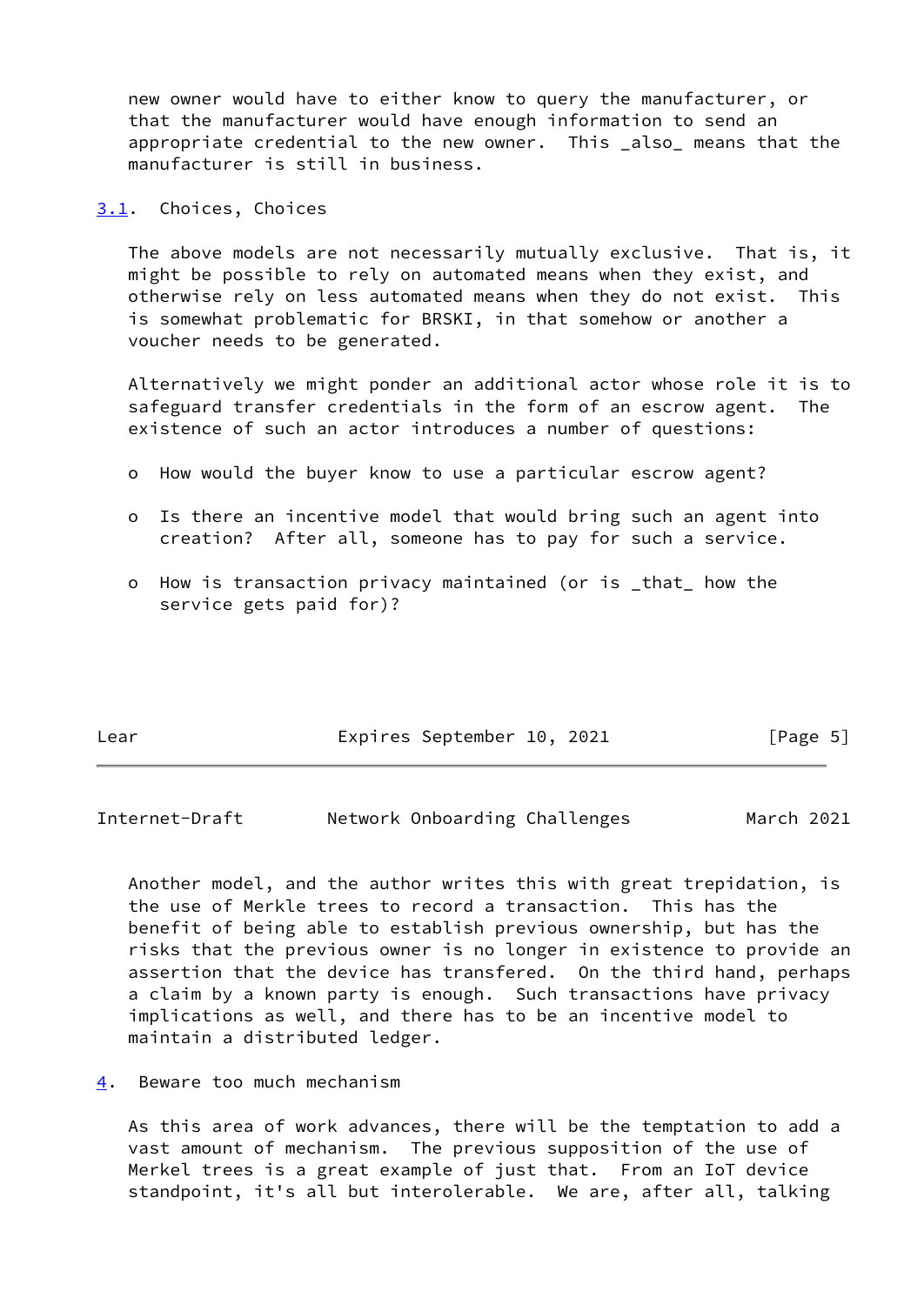about a codespace that is generally considered to be constrainted.

<span id="page-6-0"></span>[5](#page-6-0). This is really only about network onboarding

 But that may not be the only problem. Rekeying will occasionally happen for various reasons. How this takes places will depend on the authentication mechanism used in a deployment. If EAP-TLS or TEAP are used, the presumption is that there will be an EST server or similar available for credential renewal.

 For private shared keys, there currently is no great answer to this question.

- <span id="page-6-4"></span><span id="page-6-1"></span>[6](#page-6-1). Normative References
	- [I-D.ietf-anima-bootstrapping-keyinfra] Pritikin, M., Richardson, M., Eckert, T., Behringer, M., and K. Watsen, "Bootstrapping Remote Secure Key Infrastructures (BRSKI)", [draft-ietf-anima-bootstrapping](https://datatracker.ietf.org/doc/pdf/draft-ietf-anima-bootstrapping-keyinfra-45) [keyinfra-45](https://datatracker.ietf.org/doc/pdf/draft-ietf-anima-bootstrapping-keyinfra-45) (work in progress), November 2020.
	- [I-D.ietf-anima-brski-async-enroll] Fries, S., Brockhaus, H., Lear, E., and T. Werner, "Support of asynchronous Enrollment in BRSKI (BRSKI-AE)", [draft-ietf-anima-brski-async-enroll-01](https://datatracker.ietf.org/doc/pdf/draft-ietf-anima-brski-async-enroll-01) (work in progress), January 2021.

<span id="page-6-2"></span>[Appendix A.](#page-6-2) Changes from Earlier Versions

 $Draff -00:$ 

o Initial revision

<span id="page-6-3"></span>

| Lear                                                                                 | Expires September 10, 2021    | [Page 6]   |
|--------------------------------------------------------------------------------------|-------------------------------|------------|
| Internet-Draft                                                                       | Network Onboarding Challenges | March 2021 |
| Author's Address                                                                     |                               |            |
| Eliot Lear<br>Cisco Systems<br>Richtistrasse 7<br>Wallisellen CH-8304<br>Switzerland |                               |            |